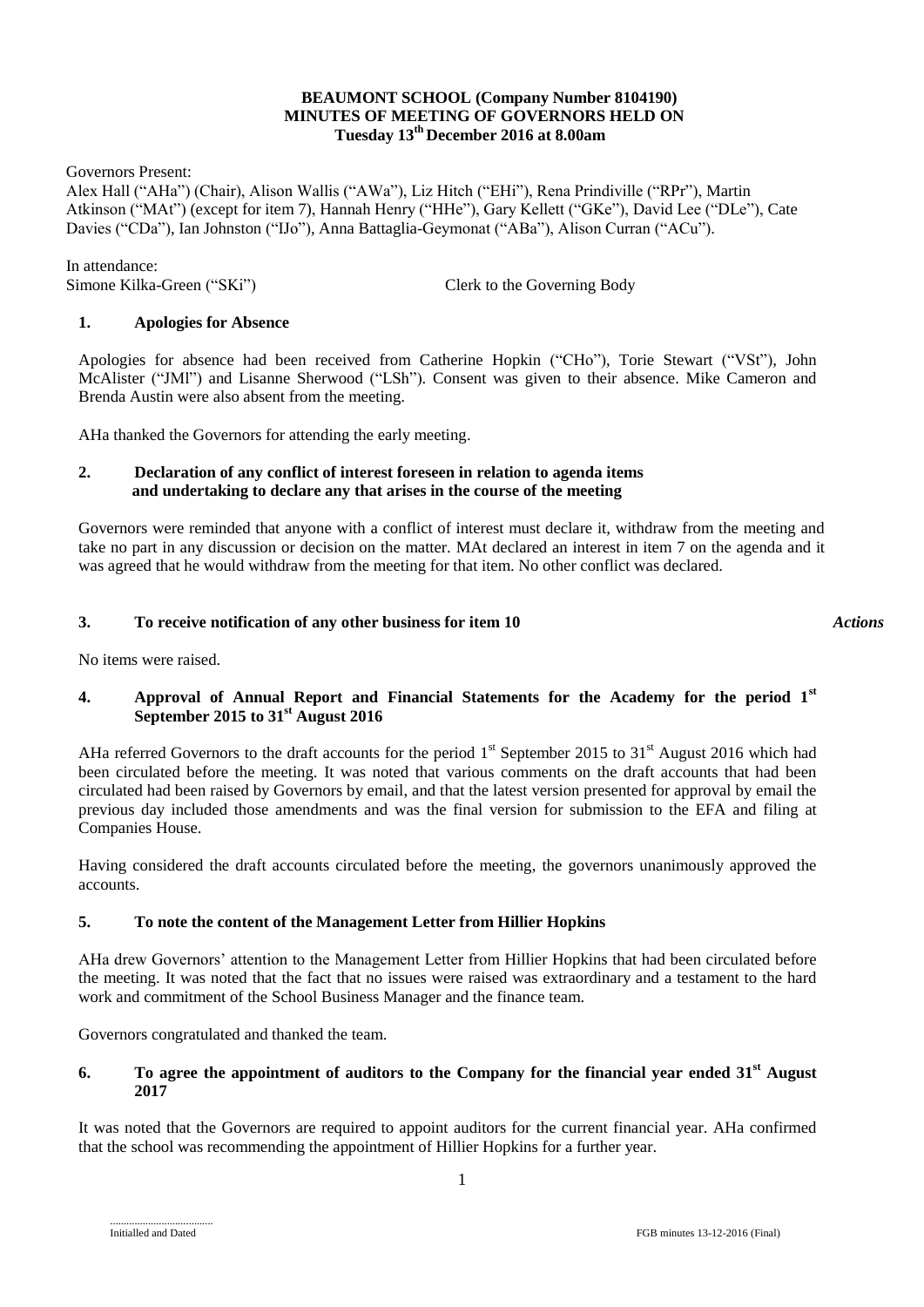This was unanimously approved.

# **7. To discuss and ratify the Headteacher appointment process and the salary range advertised**

## *MAt left the meeting for this agenda item.*

Governors had considered and noted the advert and various recruitment documents which had been posted online for the Headteacher position. EHi confirmed that she had shown 9 prospective candidates around the school and a tenth prospective candidate has approached the school from abroad.

The recruitment documents were ratified, as was the process as follows:

- 9am Monday  $19<sup>th</sup>$  December 2016: application deadline
- 6.30pm Tuesday 10th January 2017: shortlisting meeting to be attended by the recruitment panel and the Hertfordshire Improvement Partner
- All day, Wednesday 25th and Thursday  $26<sup>th</sup>$  January 2017: interviews with the recruitment panel, followed by an FGB meeting at  $6.30 \text{pm}$  on  $26^{\text{th}}$  January – the Resources Committee meeting scheduled for that evening would be delayed and would commence at 7pm
- Recruitment Panel of 5 Governors AHa, AWa, RPr, LSh and MCa.
- Salary range Group 7 range L33-39 with London Fringe

The rationale behind the agreed salary range was discussed and AHa confirmed that the school's Individual Salary Range is reviewed and set annually by the Pay Group (the range is based on student numbers in each key stage).

It was noted that at the FGB meeting on  $10<sup>th</sup>$  November 2016 Governors unanimously agreed to delegate to the recruitment panel the responsibility to:

- agree the qualities and experience the school needs from the headteacher in light of its ethos and aims and objectives;
- finalise all necessary documentation required as part of the recruitment process;
- finalise the criteria for selection, select and shortlist candidates:
- finalise and execute the arrangements for the chosen interview day; and
- select a candidate to recommend to the Full Governing Body for formal appointment.

It was also noted that the school's Hertfordshire Improvement Partner (Kay Leach) would be involved in the recruitment and appointment process in the capacity of adviser.

## *MAt returned to the meeting.*

## **8. Update on MAT working group discussions**

AHa reported that the MAT working group has had some very useful discussions following the decision in principle at the FGB meeting on 10<sup>th</sup> November 2016 to move forward to become an Academy Sponsor.

It was noted that the school has been approached by other schools who are interested in working with Beaumont in a MAT arrangement. It was agreed that that is an excellent position to be in, subject to careful due diligence being carried out on any prospective school.

AHa confirmed that the group will work on the necessary paperwork to become an Academy Sponsor but the expectation is that once that has been submitted the process could be quite quick.

The view of the working party is to start small and be cautious about who the school works with. Governors agreed with that approach.